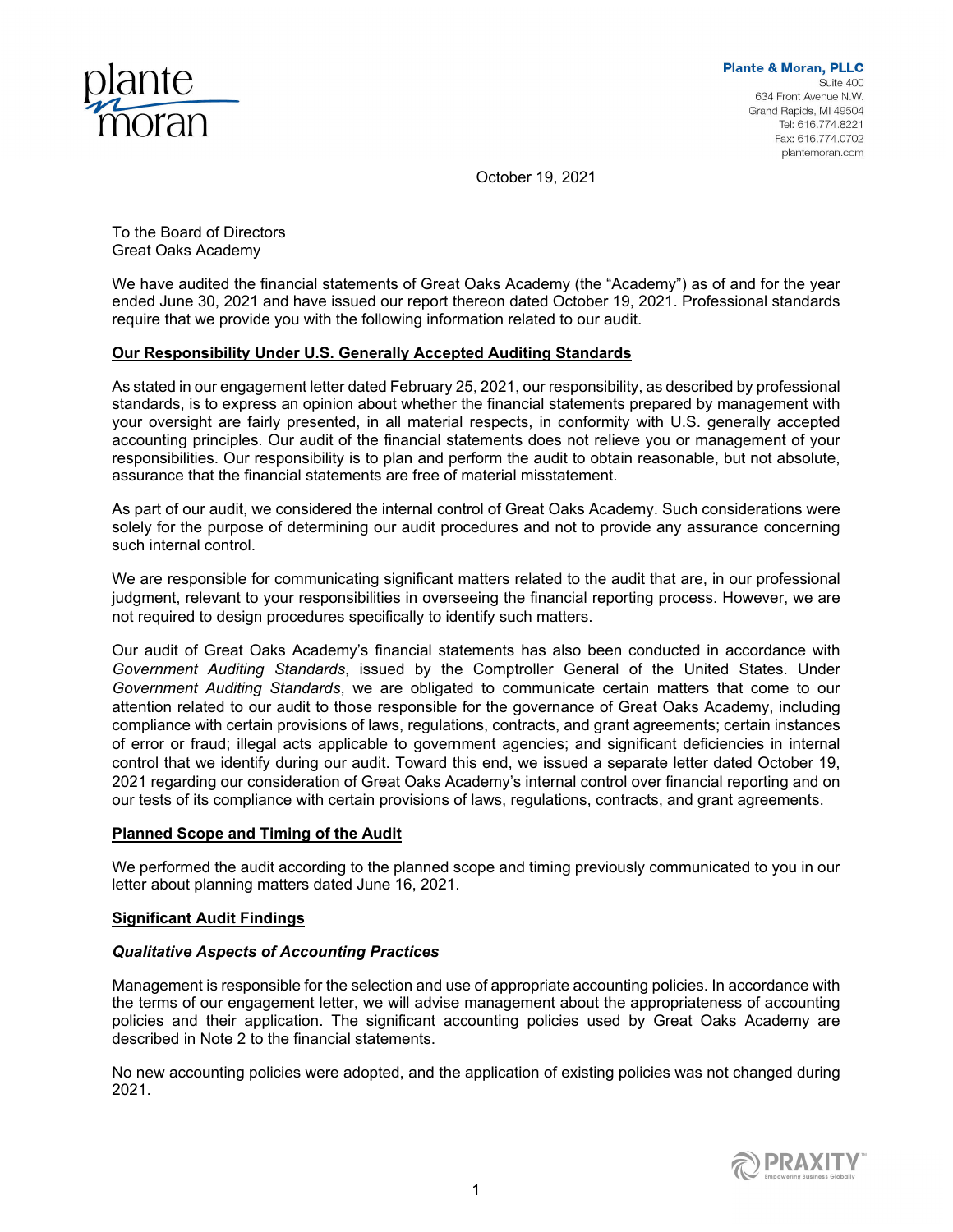We noted no transactions entered into by the Academy during the year for which there is a lack of authoritative guidance or consensus.

We noted no significant transactions that have been recognized in the financial statements in a different period than when the transaction occurred.

Accounting estimates are an integral part of the financial statements prepared by management and are based on management's knowledge and experience about past and current events and assumptions about future events. Certain accounting estimates are particularly sensitive because of their significance to the financial statements and because of the possibility that future events affecting them may differ significantly from those expected.

There were no significant balances, amounts, or disclosures in the financial statements based on sensitive management estimates.

The disclosures in the financial statements are neutral, consistent, and clear.

## *Difficulties Encountered in Performing the Audit*

We encountered no significant difficulties in dealing with management in performing and completing our audit.

### *Disagreements with Management*

For the purpose of this letter, professional standards define a disagreement with management as a financial accounting, reporting, or auditing matter, whether or not resolved to our satisfaction, that could be significant to the financial statements or the auditor's report.

We are pleased to report that no such disagreements arose during the course of our audit.

## *Corrected and Uncorrected Misstatements*

Professional standards require us to accumulate all known and likely misstatements identified during the audit, other than those that are trivial, and communicate them to the appropriate level of management.

We did not detect any misstatements as a result of audit procedures.

#### *Significant Findings or Issues*

We generally discuss a variety of matters, including the application of accounting principles and auditing standards, business conditions affecting the Academy, and business plans and strategies that may affect the risks of material misstatement, with management each year prior to our retention as the Academy's auditors. However, these discussions occurred in the normal course of our professional relationship, and our responses were not a condition of our retention.

As required by 2 CFR Part 200, we have also completed an audit of the federal programs administered by the Academy. The results of that audit are provided to the board of directors in our report on compliance with requirements applicable to each major program and on internal control over compliance in accordance with 2 CFR Part 200 dated October 19, 2021.

## *Management Representations*

We have requested certain representations from management that are included in the management representation letter dated October 19, 2021.